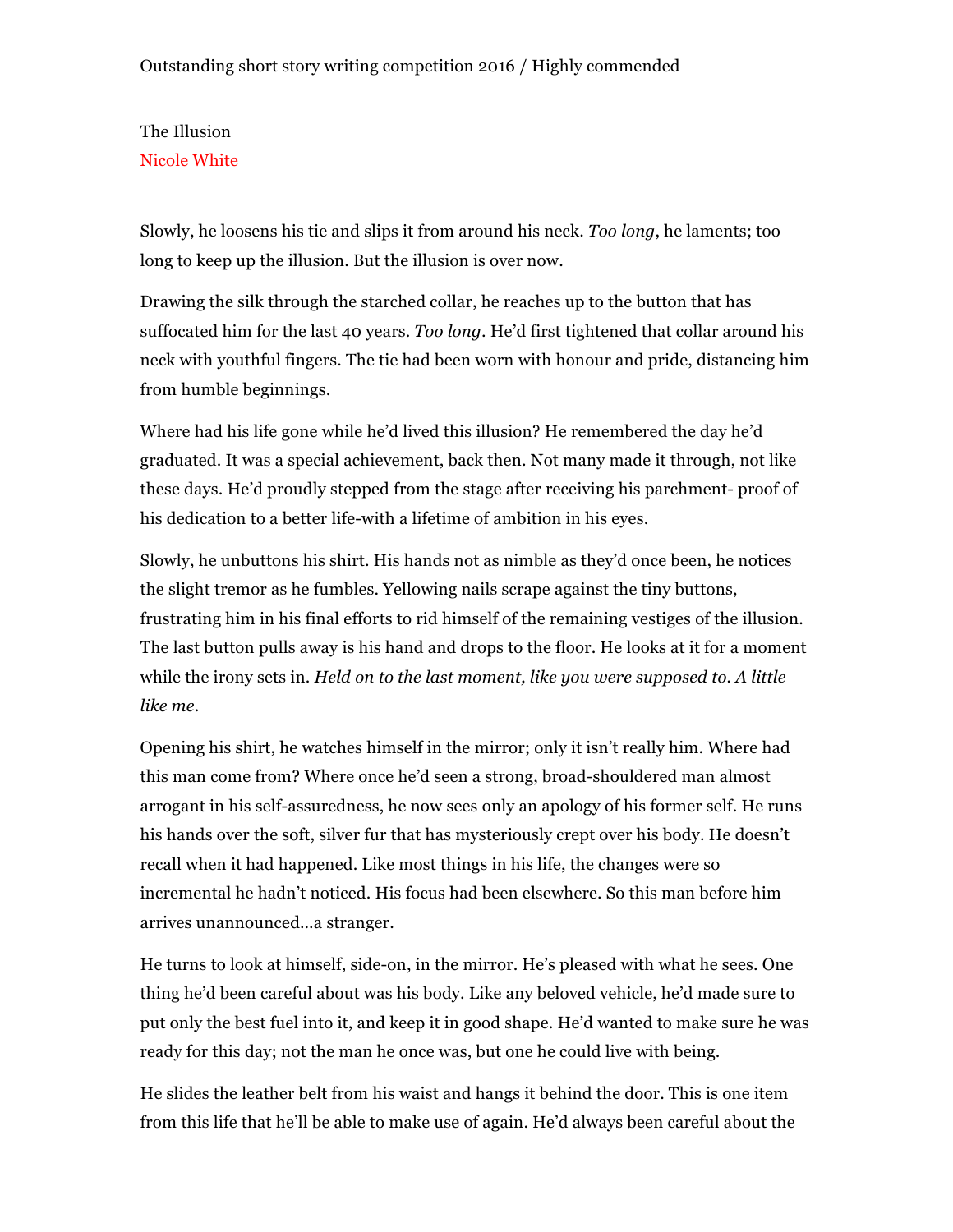## Outstanding short story writing competition 2016 / Highly commended

choices he'd made regarding style and quality of clothing, preferring a classic style that would last through numerous fashions. He was fortunate to have a frame that most clothes fell well on, and he'd always been received favourably in any circles he'd moved in. While his choices had been made from a practical perspective, he had always tried to create an image of refined dignity.

Sliding his trousers down, he delights in the feel of the wool-blend, gliding over his skin. His smooth cycling legs are tanned and lean, and he knows they look good. They'll serve him well.

Bending down to remove his socks, he notices the stiffness in his hips. Yoga had staved off most effects of aging, but years of sitting behind a desk in the corporate world had taken their toll. There are still days, like today, when he feels every year he's accumulated with the passing of time.

Barefoot again, he remembers the first time he'd pulled up his socks. He'd already enthusiastically memorized his primary school's motto- '*Play the game'.*

And he'd played it, well.

Naked, he takes in his reflection, marveling at how much has changed. This was a moment he'd planned for some time and he wonders how it will affect those around him. He'd been a good son, a good employee, a good husband and a good father. Now it was his turn.

## *Time to stop playing that game*.

He slides the black silk over his head. Silk is a fabric he'd always adored against his skin, but with so few opportunities to enjoy it, he'd saved it especially for this day.

Standing back to assess the picture, nervously turning to take it all in, he smiles.

In his black silk, knee-length slip-dress that clings and hangs in all the right places coupled with fabulous kitten heels, he's beautiful. Just like he always knew he would be.

*Finally*, he sighs. *Free to be open. Free to be me*.

(wordcount 748 words)